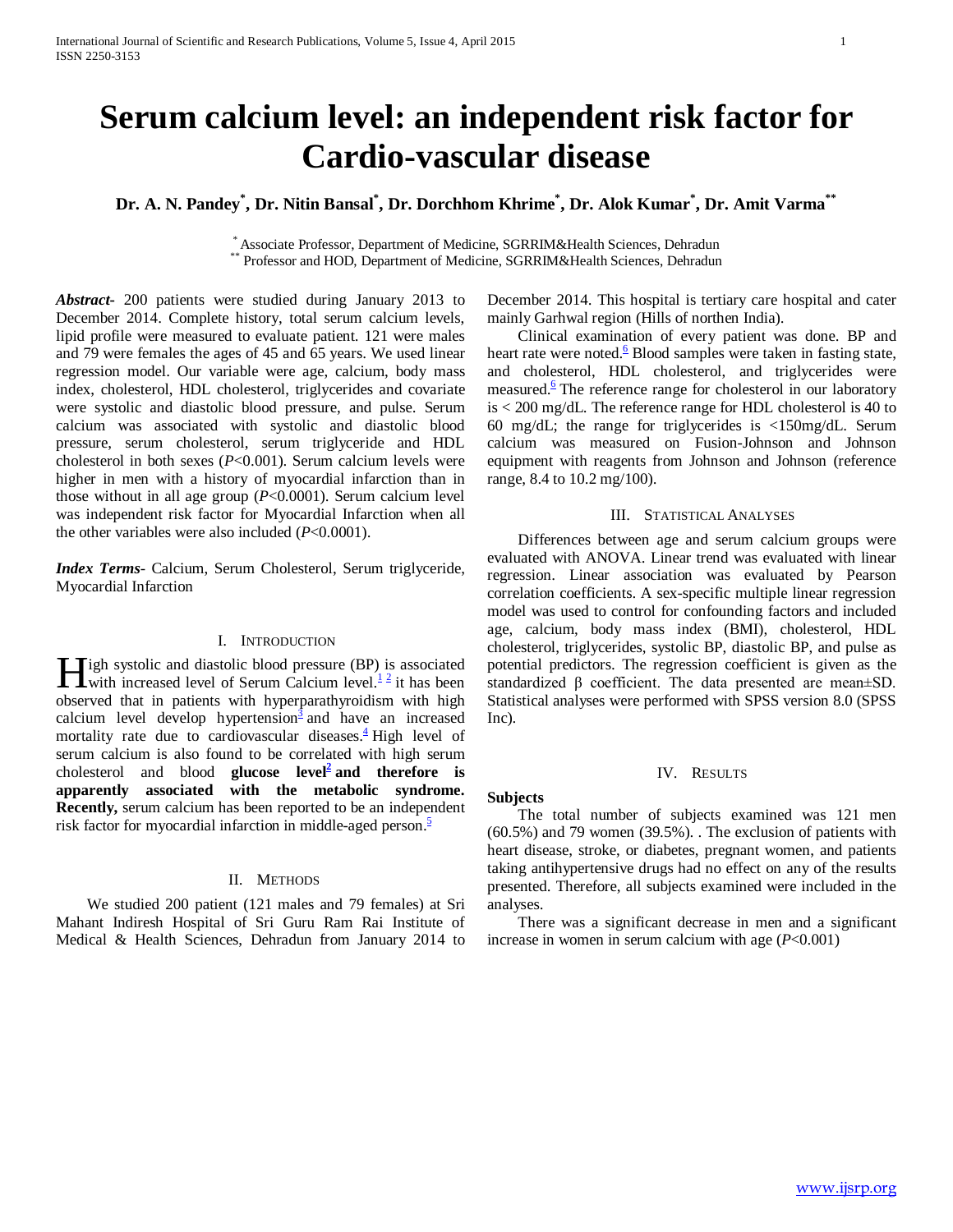| Age<br>Group, y       | No.     | Serum<br>Calcium,<br>mg/dL | Systolic<br>BP.<br>mm<br>Hg | <b>Diastolic</b><br>BP, mm Hg | Serum<br>Cholesterol,<br>mg/dL | <b>HDL</b><br>Serum<br>Cholesterol.<br>mg/dL | Serum<br>Triglycerides,<br>mg/dL | <b>BMI</b>     |
|-----------------------|---------|----------------------------|-----------------------------|-------------------------------|--------------------------------|----------------------------------------------|----------------------------------|----------------|
| $45 - 49$             | 12      | $8.5 \pm 0.10$             | $130.6 \pm 8.4$             | $85 \pm 6.3$                  | $210.14 \pm 7.01$              | $42 \pm 7.63$                                | $130 \pm 11.13$                  | $24.6 \pm 0.4$ |
| $50 - 54$             | 34      | $8.6 \pm 0.20$             | 138.8<br>$\pm 11.4$         | $89.6 + 9.4$                  | $220+11.10$                    | $40\pm0.31$                                  | $145 + 9.23$                     | $25.6 \pm 0.3$ |
| 55-59                 | 38      | $9.6 \pm .30$              | 149.9<br>$\pm$ 13.3         | $97.9 \pm 10.4$               | $276 \pm 11.0$                 | $40 \pm 14$                                  | $198 + 20$                       | $25.9 \pm 0.5$ |
| $50 - 59$             | 38      | $9.9 \pm 0.29$             | 150.8<br>±16.8              | $100.6 \pm 11.0$              | $289 \pm 11.17$                | $40\pm9$                                     | $200 \pm 11.19$                  | $26.6 \pm 0.4$ |
| $60 - 65$             | 13      | $10.0+0.10$                | 163.1<br>$\pm 20.9$         | $103.3 \pm 12.0$              | $298 \pm 11.15$                | $41 \pm 0.40$                                | $208 + 10.00$                    | $26.9 \pm 0.3$ |
| $P$ (equality)        | < 0.001 | < 0.001                    | < 0.001                     | < 0.001                       | < 0.001                        | < 0.001                                      | < 0.001                          |                |
| $P$ (linear<br>trend) | < 0.001 | < 0.001                    | < 0.001                     | < 0.001                       | < 0.05                         | <b>NS</b>                                    | <b>NS</b>                        |                |

# **Table 1. Characteristics of Male population:**

# **Table 2. Characteristics of Female population:**

| Age Group,            | No. | Serum<br>Calcium,<br>mg/dL | Systolic<br>BP,<br>mm<br>Hg | Diastolic BP.<br>mm Hg | Serum<br>Cholesterol.<br>mg/dL | <b>HDL</b><br>Serum<br>Cholesterol.<br>mg/dL | Serum<br>Triglycerides,<br>mg/dL | <b>BMI</b>     |
|-----------------------|-----|----------------------------|-----------------------------|------------------------|--------------------------------|----------------------------------------------|----------------------------------|----------------|
| $45 - 49$             | 13  | $8.86 \pm 0.30$            | 126.7<br>$\pm 10.5$         | $76.0 \pm 8.6$         | $204 \pm 9.0$                  | $41 \pm 2.39$                                | $134.16 \pm 4.72$                | $22.5 \pm 4.7$ |
| $50 - 54$             | 27  | $8.98 \pm 0.10$            | 137.3<br>$\pm 11.2$         | $88.3+9.3$             | $210\pm 10.0$                  | $42 + 2.33$                                  | $138 \pm 3.98$                   | $23.5 \pm 2.7$ |
| $55 - 59$             | 26  | $9.00 \pm 0.10$            | 141.6<br>$\pm 14.5$         | $97.6 \pm 10.3$        | $220 \pm 11$                   | $1.66 \pm 0.39$                              | $148 + 4.74$                     | $25.4 \pm 4.8$ |
| $60 - 65$             | 13  | $9.29 + 0.11$              | 151.6<br>$\pm 19.1$         | $107.6 \pm 11.8$       | $6.67 \pm 1.26$                | $1.70+0.43$                                  | $158 + 5.09$                     | $26.7 \pm 5.4$ |
| $P$ (equality)        |     | < 0.001                    | < 0.001                     | < 0.001                | < 0.001                        | < 0.001                                      | < 0.001                          | < 0.001        |
| $P$ (linear<br>trend) |     | < 0.001                    | < 0.001                     | < 0.001                | < 0.001                        | <b>NS</b>                                    | < 0.001                          | < 0.001        |

## **Serum Calcium and BP**

 There was a significant linear relation between serum calcium and BP in both men and women (correlation coefficients of 0.059 and 0.206 for systolic BP in the 2 genders and of 0.062 and 0.198 for diastolic BP, respectively; *P*<0.001). Because BP is strongly dependent on age, an age-stratified analysis was performed. The relation was found to be present within each age group and was similar in men and women (Figures 1 and 2). The association was still highly significant (*P*<0.001) after adjustment for all the other variables included in the multiple linear regression model.

## **Serum Calcium and Cholesterol**

 Cholesterol levels increased with increasing calcium levels in both men and women (Pearson correlation coefficients of 0.149 and 0.265, respectively; *P*<0.001) which was similar to that observed for BP. This significance remained after adjustment for all the other variables included in the model.

### **Serum Calcium and HDL Cholesterol**

In both men and women, a significant  $(P<0.001)$  association existed between serum calcium and HDL cholesterol (Pearson correlation coefficients of 0.060 and 0.041, respectively) which remained after adjustment for other variables. However, the association appeared weaker than that between cholesterol and calcium.

## **Serum Calcium and Triglycerides**

 In both men and women, there was a significant linear correlation between serum calcium and triglycerides (correlation coefficients of 0.075 and 0.115, respectively<0.001). In men, this association remained significant after adjustment for the other variables, whereas in women, this correlation was no longer significant after adjustment for cholesterol.

#### **Serum Calcium and Cardiovascular Diseases**

 Within each age group, both men and women with a history of myocardial infarction had higher serum calcium levels than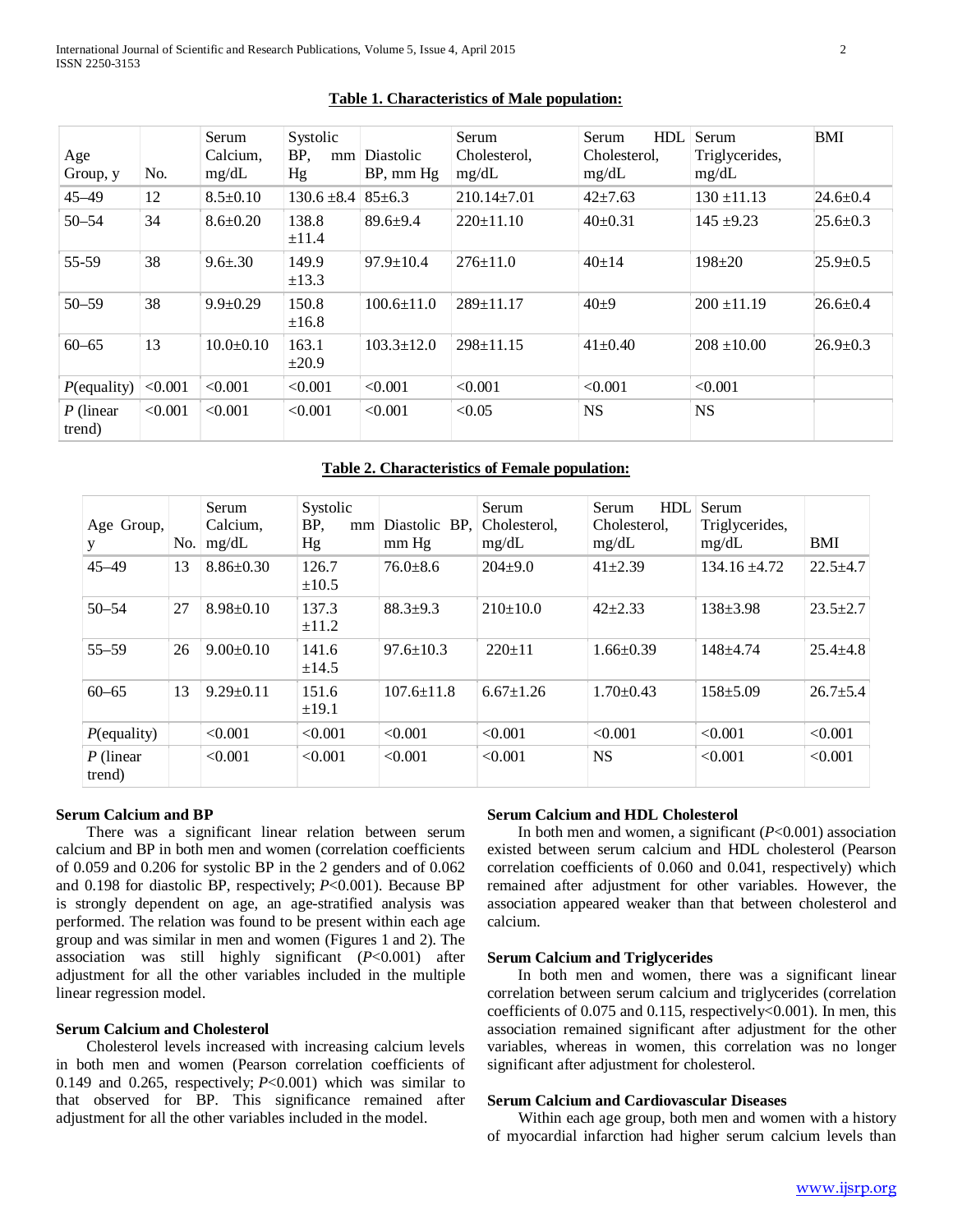those without infarction. When linear regression with age as a covariant was used, this difference was significant (*P*<0.0001) in men but not in women. Similarly, with a logistic regression model that included the same variables as in the multiple linear regression analysis, serum calcium was statistically significant as an independent predictor of myocardial infarction in men (estimated odds ratio=0.1503, *P*<0.0001) but not in women (odds ratio=0.4812, *P*=NS). Similar to that observed for myocardial infarction, the serum calcium levels in men with angina pectoris were higher within each age group. This difference was statistically significant (*P*=0.024) in the age-adjusted linear regression model described above but not in the logistic regression model. In women, a similar but non-significant trend was observed. No significant difference was found in serum calcium levels in regard to patients with a history of stroke.

### V. DISCUSSION

 In the present study, serum calcium was affected by age in both genders, with a gradual decrease with age in men and an increase in calcium at the time of menopause in women. This age-related pattern is similar to that described in other epidemiological studies. $\frac{1}{2}$ 

 We found a highly significant association between serum calcium and both systolic and diastolic BP in both genders, an association that persisted after adjustment for all the other variables in the linear regression model. When the importance of calcium in all aspects of physiology is considered, together with the huge amount of research done on hypertension, there are remarkably few studies on the relation between total serum calcium levels and BP. However, in the few available studies,  $\frac{12 \cdot 8}{12}$  $\frac{12 \cdot 8}{12}$  $\frac{12 \cdot 8}{12}$  $\frac{12 \cdot 8}{12}$  $\frac{12 \cdot 8}{12}$  the results are similar to those presented in this study. Calcium exists in 3 major forms in plasma. Approximately 50% is in the free or ionized form, which is the physiologically important fraction, 40% is bound to albumin, and the remaining 10% is in soluble complexes with anions such as bicarbonate, phosphate, and lactate.<sup>2</sup> Thus, total serum calcium will not only reflect calcium physiology but also be a function of the serum albumin level. Numerous algorithms have therefore been derived to correct for this effect, $\frac{10}{2}$  $\frac{10}{2}$  $\frac{10}{2}$  but unfortunately, serum albumin data are not included in our study. This could be of considerable importance because in a report by Hu et al, $\frac{11}{11}$  serum albumin also showed a consistent and strong association with systolic and diastolic BP.

 In other epidemiological studies on calcium and BP, some investigators have corrected for serum albumin concentration. Thus, in the study by Kesteloot and Geboers<sup> $\pm$ </sup> of 9321 men in the Belgian army, serum calcium values were not corrected, whereas in the study from Sweden by Lind et al, which included >18 000 men and women, values were corrected and the association was still present and highly significant. On the other hand, in the British Regional Heart Study of 7735 healthy middle-aged men, Phillips and Shaper $8$  found that the small but significant association between serum calcium and BP diminished after they corrected for serum albumin and became nonsignificant after they included serum globulins and hematocrit in the model.

 There are several reports that ionized serum calcium actually is lower in hypertensive patients than in normal controls. $\frac{12}{3}$  To reconcile this with our findings, because there is a strong correlation between total and ionized serum calcium, one would have to assume that the binding characteristics for calcium and its carrier proteins are abnormal in hypertension. This has been found in a study of 28 hypertensive subjects compared with normotensive controls, $\frac{14}{14}$  but until this finding is confirmed in other studies, it must be considered highly speculative.

 To make the matter even more complicated, there seems to be a negative association between the intake of dietary calcium and  $BP<sub>1</sub><sup>15</sup>$  and the serum calcium level has been reported to increase with calcium intake. $\frac{16}{10}$  To settle these questions, large studies, which consider all of these variables, are needed.

 In regards to serum calcium and lipids, there was a particularly strong association with cholesterol in both genders even after correction for age, BMI, and other possible risk factors. Thus, the standardized regression coefficient β for calcium, with cholesterol as dependent variable, was second only to age and the other lipids in the model. Serum calcium was also found to be an independent, significant predictor of the HDL cholesterol level, but the standardized regression coefficient was only half that seen for total cholesterol. In contrast, the association between serum calcium and triglycerides was weaker and disappeared in women, but not in men, in the linear regression analysis.

 To the best of our knowledge, the relation between serum calcium and triglycerides has not been previously reported, whereas similar results regarding cholesterol were found by Lind et al. $<sup>2</sup>$  As with hypertension, our results are confounded by the</sup> lack of correction for serum albumin, which has been reported to be positively correlated with serum cholesterol.<sup>17</sup> However, the similarity of the results in our study with the study by Lind et  $al<sup>2</sup>$  in which they corrected for serum albumin, makes it unlikely that serum albumin had a major influence.

 Our findings on BP and lipids are in agreement with findings in chronic hypercalcemia. Thus, hypertension $\frac{18}{8}$  and hyperlipidemia $\frac{19}{2}$  are common in patients with hyperparathyroidism, and these patients also have an increased mortality rate from cardiovascular disease[s.](http://hyper.ahajournals.org/content/34/3/484.full#ref-4) $\frac{4}{3}$  Moreover, serum calcium levels are higher in non–insulin-dependent diabetes mellitus $\frac{20}{3}$  and are also positively associated with blood glucose in the general population.<sup>2</sup> An association between serum calcium and the metabolic syndrome has therefore been suggested[.](http://hyper.ahajournals.org/content/34/3/484.full#ref-2) $\frac{2}{3}$ 

 If such an association exists, one would expect serum calcium to be related to cardiovascular mortality and morbidity. Indeed, this has been demonstrated prospectively for myocardial infarction in a study in which serum calcium appeared as an independent risk factor in middle-aged men followed for 18 years.<sup>5</sup> Furthermore, in a study by Leifsson and Ahrén<sup>[21](http://hyper.ahajournals.org/content/34/3/484.full#ref-21)</sup> that followed 22 000 men for a mean period of 10 years, the risk of premature death in men <50 years of age increased when serum calcium levels rose, even if the increase was within the normal range. As in hyperparathyroidism, this increase was mainly due to cardiovascular diseases.

 With our data, we can thus far only perform a retrospective analysis on serum calcium in relation to cardiovascular diseases. In the questionnaire completed by the patients, questions on myocardial infarction, angina pectoris, and stroke were included. Not surprisingly, serum calcium levels were higher in those with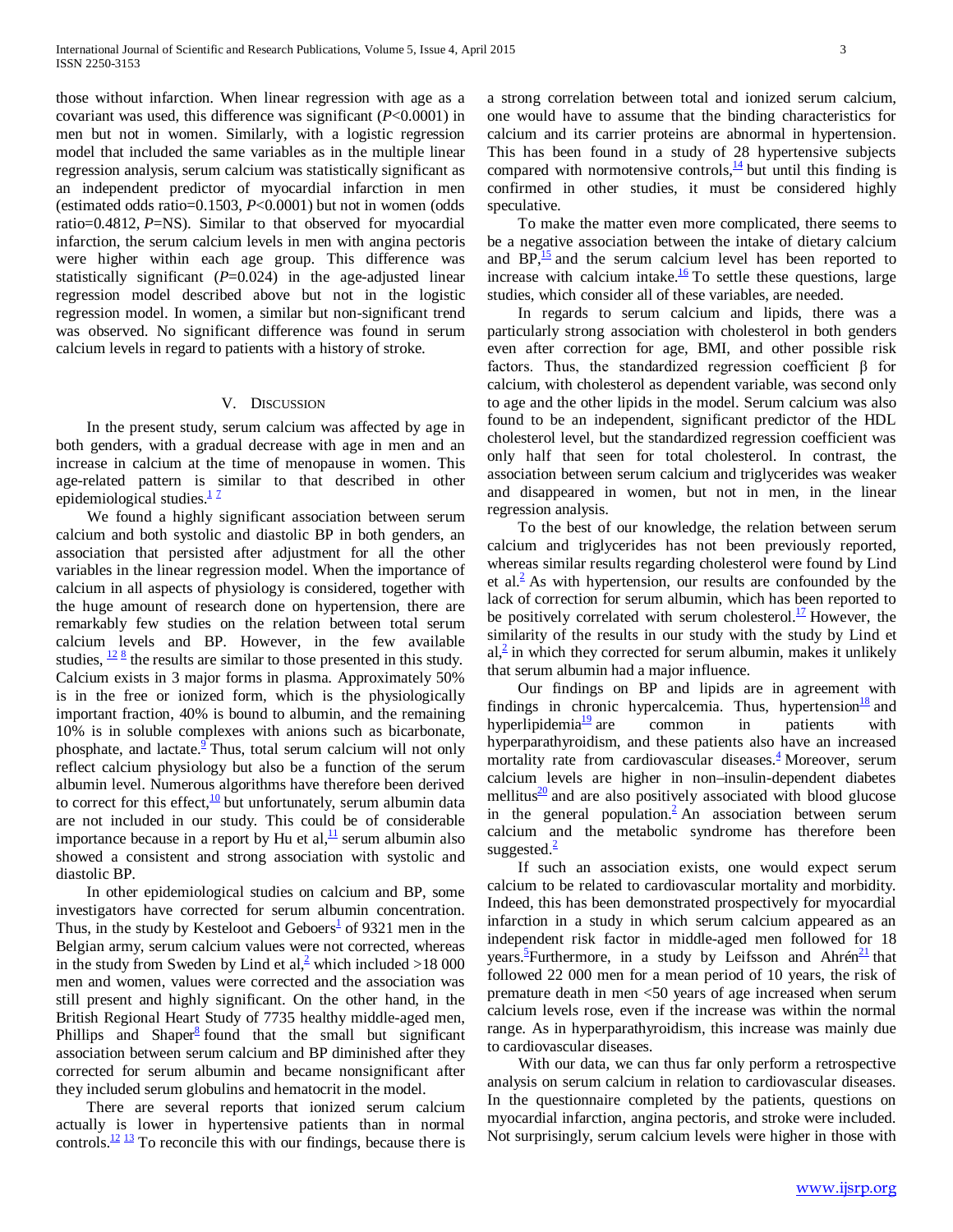infarction and angina, but significantly so only for men with myocardial infarction when analyzed with logistic regression. In this respect, serum albumin is probably not a confounding factor, because serum albumin is found to be inversely related to cardiovascular diseases. $\frac{22}{12}$  However, a positive association is no proof of causative relation. In the case of calcium and hypertension, one should be especially careful because there is an apparent discrepancy between results obtained with ionized and total serum calcium levels.

 In men, BP increased with age whereas calcium decreased with age. Accordingly, BP must be influenced by other factors that in this respect are more important than calcium. It must also be recognized that serum calcium could merely be a marker for other factors of greater importance for hypertension and cardiovascular diseases. Thus, in the study by Resnick et  $al$ ,  $\frac{13}{2}$  subjects with hypertension and high plasma renin activity also had elevated serum ionized calcium levels, and Alderman et  $al<sup>23</sup>$  reported that a 2 unit increase in plasma renin activity increased the overall incidence of myocardial infarction by 25%. Furthermore, the calcium-regulating hormones calcitonin, calcitriol, and parathyroid hormone have been related to hypertension, partly in association with plasma renin activity. $\frac{24}{7}$  $\frac{24}{7}$  $\frac{24}{7}$  Finally, there may be interactions between serum calcium, phosphate, and magnesium,  $\frac{13}{25}$  $\frac{13}{25}$  $\frac{13}{25}$   $\frac{25}{26}$  $\frac{25}{26}$  $\frac{25}{26}$  as well as between calcium and sodium.

 Our results are average values of large groups of individuals, and effects in subgroups may not be seen, as shown in the study by Hunt et al. $\frac{27}{1}$  Thus, in their study on 875 subjects, no correlation between plasma ionized calcium and BP was found. However, after the older subjects were divided into tertiles on the basis of renin activity, there was a significant inverse correlation between ionized calcium and BP in the low renin group and a significant positive relation with systolic BP in the high renin group.

 In addition to relations between serum calcium and cardiovascular risk factors, certain other observations should be noted. Despite a highly significant correlation between systolic and diastolic BP (correlation coefficient in men of 0.681), in men there was a negative association between cholesterol and systolic BP and a positive correlation between cholesterol and diastolic BP. For systolic BP, this is contrary to that reported by others.<sup>28</sup> <sup>[29](http://hyper.ahajournals.org/content/34/3/484.full#ref-29)</sup> However, as shown in Table 1 $\hat{\mathbb{I}}$ , there was an increase in systolic BP up to the age of 90 years, whereas diastolic BP and serum cholesterol peaked in those in their 60s and thereafter showed a decline. Because the age of our study population was high, this age-related pattern may explain the discrepancy with previous reports.

 Furthermore, there was a significant correlation between pulse rate and BP in both genders. Because a highly significant relation between heart rate and the calcium/phosphate ratio has been described, $\frac{26}{6}$  $\frac{26}{6}$  $\frac{26}{6}$  this could have an effect on the relation between calcium and BP. However, when pulse rate was excluded from the multiple linear regression analysis, this increased the corresponding standardized β coefficient in both genders by only 7%.

 In conclusion, total serum calcium is strongly related to BP and serum lipids. This relation might be explained in part by covariation with serum albumin and may also be due to the association between serum calcium and other substances related to hypertension and heart disease. Regardless of this, however, total serum calcium appears to be a marker of cardiovascular disease, at least in men.

#### **REFERENCES**

[1] Kesteloot H, Geboers J. Calcium and blood pressure. Lancet. 1982; 1:813– 815. ↵

Kesteloot H, Geboers J. Calcium and blood pressure. Lancet. 1982; 1:813– 815.

- [2] Lind L, Jakobsson S, Lithell H, Wengle B, Ljunghall S. Relation of serum calcium concentration to metabolic risk factors for cardiovascular disease.BMJ. 1988; 297:960–963.
- [3] Rosenthal FD, Roy S. Hypertension and hyperparathyroidism. BMJ.1972; 4:396–397.
- [4] Palmér M, Adami H-O, Bergström R, Jakobsson S, Åkerström G, Ljunghall S. Survival and renal function in untreated hypercalcaemia: populationbased cohort study with 14 years of follow-up. Lancet. 1987; 1:59–62.
- [5] Lind L, Skarfors E, Berglund L, Lithell H, Ljunghall S. Serum calcium: a new, independent, prospective risk factor for myocardial infarction in middle-aged men followed for 18 years. J Clin Epidemiol. 1997; 50:967– 973.
- [6] Bønaa KH, Arnesen E. Association between heart rate and atherogenic blood lipid fractions in a population: the Tromsø Study. Circulation. 1992; 86:394–405.
- [7] Christensson T, Hellström K, Wengle B, Alveryd A, Wikland B. Prevalence of hypercalcemia in a health screening in Stockholm. Acta Med Scand.1976; 200:131–137.
- [8] Phillips AN, Shaper AG. Serum calcium and blood pressure. J Hum Hypertens. 1991; 5:479–484.
- [9] Moore EW. Ionized calcium in normal serum, ultrafiltrates and whole blood determined by ion-exchange calcium electrodes. J Clin Invest. 1970; 49:318–334.
- [10] Ladenson JH, Lewis JW, Boyd JC. Failure of total calcium corrected for protein, albumin, and pH to correctly assess free calcium status. J Clin Endocrinol Metab. 1978; 46:986–993.
- [11] Hu H, Sparrow D, Weiss S. Association of serum albumin with blood pressure in the normative aging study. Am J Epidemiol. 1992; 136:1465– 1473.
- [12] cCarron DA. Low serum concentrations of ionized calcium in patients with hypertension. N Engl J Med. 1982; 307:226–228.
- [13] Resnick LM, Laragh JH, Sealey JE, Alderman MH. Divalent cations in essential hypertension: relations between serum ionized calcium, magnesium, and plasma renin activity. N Engl J Med. 1983; 309:888–891.
- [14] Folsom AR, Smith CL, Prineas RJ, Grimm RH. Serum calcium fractions in essential hypertensive and matched normotensive subjects. Hypertension.1986; 8:11–15.
- [15] Osborne CG, McTyre RB, Dudek J, Roche KE, Scheuplein R, Silverstein B, Weinberg MS, Salkeld AA. Evidence for the relationship of calcium to blood pressure. Nutr Rev. 1996; 54:365–381.
- [16] Kesteloot H, Joossens JV. Relationship of dietary sodium, potassium, calcium, and magnesium with blood pressure: Belgian interuniversity research on nutrition and health. Hypertension. 1988; 12:594–599.
- [17] Gillum RF. The association between serum albumin and HDL and total cholesterol. J Nat Med Assoc. 1993; 85:290–292.
- [18] Lind L, Wengle B, Wide L, Sörensen OH, Ljunghall S. Hypertension in primary hyperparathyroidism—reduction of blood pressure by long-term treatment with vitamin D (alphacalcidol): a double blind, placebo-controlled study. Am J Hypertens. 1988; 1:397–402.
- [19] Ljunghall S, Lithell H, Vessby B, Wide L. Glucose and lipoprotein metabolism in primary hyperparathyroidism: effects of parathyroidectomy. Acta Endocrinol. 1978; 89:580–589.
- [20] Levy J, Stern Z, Gutman A, Naparstek Y, Gavin JR III, Avioli LV. Plasma calcium and phosphate levels in an adult noninsulin-dependent population.Calcif Tissue Int. 1986; 39:316–318.
- [21] Leifsson BG, Ahrén B. Serum calcium and survival in a large health screening program. J Clin Endocrinol Metab. 1996; 81:2149–2153.